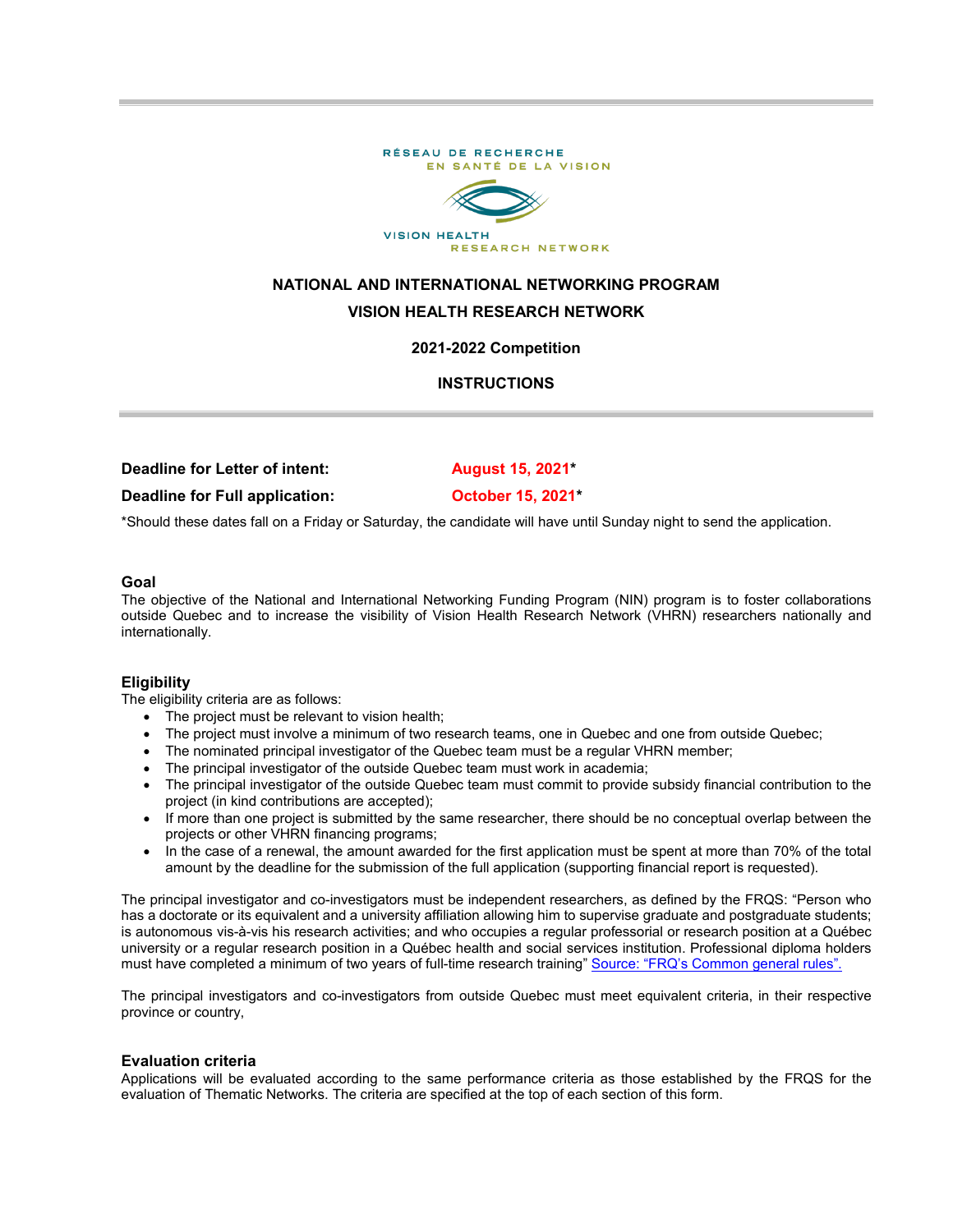#### **Amount and grant conditions**

- Financial support for a project is granted for one year, renewable once.
- The maximum budget that could be awarded per project is **\$50,000,** but the number and amount of grants depend on the availability of funds.
- A distribution of funds, proportional to the number of members in each axis of the Network, may also be calculated among the projects deemed fundable by the Scientific Committee to ensure the sustainability of all strategic research areas of the VHRN.
- Only particularly efficient teams will be eligible for a renewal (maximum of one renewal per project) upon presentation of a renewal application.
- A special fund from the *"Fondation Antoine-Turmel''* is restricted for projects that may have an impact on the understanding or treatment of age-related macular degeneration (AMD). You are therefore encouraged to indicate if this is the case since this could allow the funding of additional NIN projects.
- Funding from the VHRN will be send to the fund manager of the principal investigator of the Quebec team. The use of funds by the research team must comply with the [FRQ's Common general rules.](http://www.frqs.gouv.qc.ca/en/regles-generales-communes) The principal investigator outside Quebec must commit to subsidize in part the cost of the NIN project (in kind contributions are accepted).

#### **Scientific Report**

For all funded projects, a detailed scientific report of the scientific benefits and the leverage effects must be submitted at [the end of this grant](http://visionnetwork.ca/financement/rapports-scientifiques/) and/or at the [renewal.](http://visionnetwork.ca/financement/programme-de-reseautage-national-et-international/) The "Scientific Report" form is included in the "**NATIONAL AND INTERNATIONAL NETWORKING PROGRAM RENEWAL APPLICATION FORM**" (Progress Report sections). These reports will be integrally used for the renewal application in the Network Annual Report and Network renewal application.

#### **Financial report**

For any funded project, a *financial report* must be submitted at the end of the financial year (March 31<sup>st</sup>) following the grant, and this until the end of the grant period. As mentioned by the FRQS in their Network Management Guide, at the end of this grant period, the unexpended amounts will have to be returned.

#### **Commitment**

Principal investigators and co-investigators commit to:

- Mention support from the "Vision Health Research Network", and the *"Fondation Antoine-Turmel''* (if applicable), in any publication or presentation resulting from the research project funded by the Network;
- Present the research results at the VHRN Annual Meeting.

## **How to apply**

**Documents to submit for first application and renewal:**

- LETTER OF INTENT:
	- **Only section 1** of the form "**NATIONAL AND INTERNATIONAL NETWORKING PROGRAM"** duly completed.

#### — FULL APPLICATION:

The application must be submitted as a **single PDF document including, in the following order:**

- The "**FIRST APPLICATION FORM**" OR "**RENEWAL APPLICATION FORM OF THE NATIONAL AND INTERNATIONAL NETWORKING PROGRAM**" duly completed;
- Attestation of partnership, if applicable;
- CVs of principal investigators and the equivalent for international researchers (**[Canadian Common CV](https://ccv-cvc.ca/)** in FRQS format including **[detailed contributions\)](http://www.frqs.gouv.qc.ca/documents/11314/710199/Directives+pour+le+fichier+joint+au+CV/808ab760-f35b-41ef-8bd1-8eaaa85c68e8)**

Incomplete and / or non-compliant applications will be rejected.

**To submit your Letter of intent (PDF), your Full Application (PDF) or for more information:** Vision Health Research Network (visionnetwork.ca) [reseau.vision@ircm.qc.ca](mailto:reseau.vision@ircm.qc.ca) Réseau thématique soutenu par le Teleworking: 438-825-1425 / IRCM: 514-987-5636



Ouébec <del>MM</del>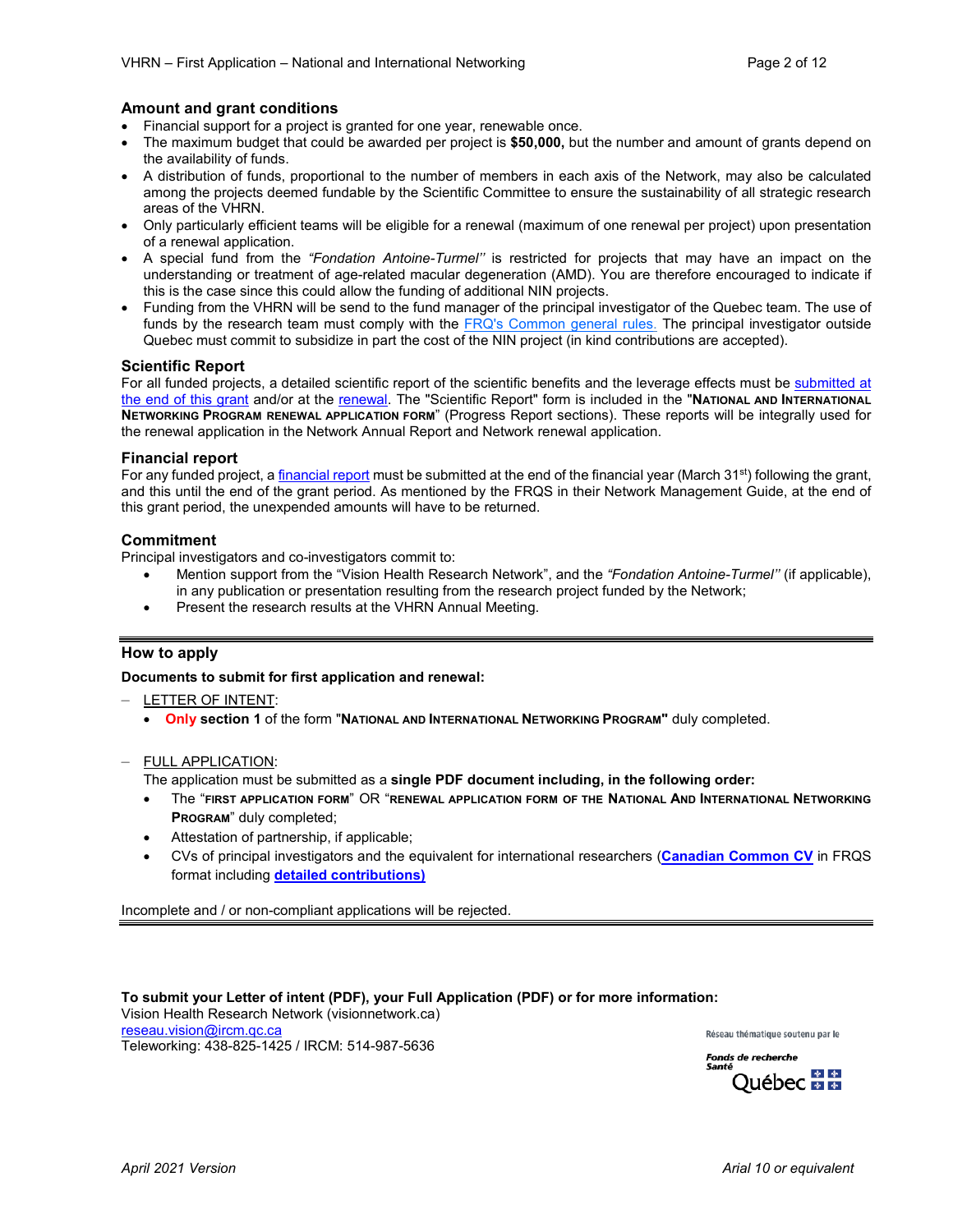

\*Should this date fall on a Friday or Saturday, the candidate will have until Sunday night to send his/her application.

☐ **Letter of intent** (fill in only section 1)

☐ **Full application** (fill in all sections)

#### **SECTION 1. PROJECT IDENTIFICATION**

The information in this section must be identical in the **Letter of intent** and the **Full Application**.

**Project's title**: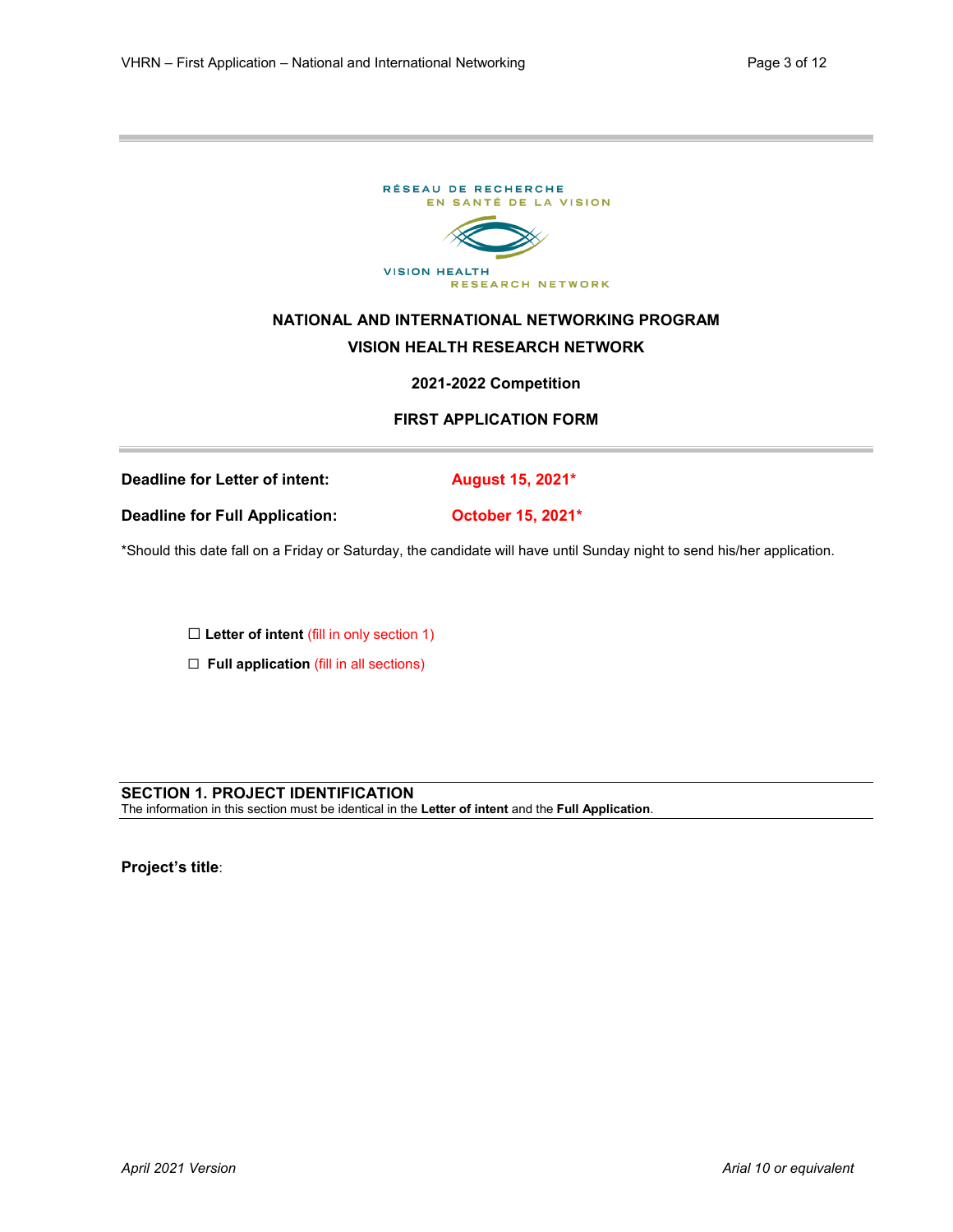#### **Investigators\* and collaborators**

- This list must be identical to the one proposed on the letter of intent. It will be used to ensure transparency and avoid conflict of interest in the scientific committee recruitment process).
- A minimum of two principal investigators is required, including a member of the VHRN and an affiliate of an institution outside Quebec.
- Add the necessary number of lines.

|                               | check                   |                  |              |         |                                                                                                        |  |  |
|-------------------------------|-------------------------|------------------|--------------|---------|--------------------------------------------------------------------------------------------------------|--|--|
| LAST NAME, first name, titles | Principal investigator* | Co-investigator* | Collaborator | Student | Main affiliation<br>$\bullet$<br>Complete address (ciity, country)<br>$\bullet$<br>E-mail<br>$\bullet$ |  |  |
| <b>VHRN</b> team              |                         |                  |              |         |                                                                                                        |  |  |
|                               |                         |                  |              |         |                                                                                                        |  |  |
|                               |                         |                  |              |         |                                                                                                        |  |  |
| Outside of Quebec team        |                         |                  |              |         |                                                                                                        |  |  |
|                               |                         |                  |              |         |                                                                                                        |  |  |
|                               |                         |                  |              |         |                                                                                                        |  |  |

**\*** Must be a faculty member of a recognized Quebec university or a permanent member of a clinical ophthalmology unit of a university hospital.

#### **Research axis**:

- ☐ Retina and Posterior Segment
- ☐ Cornea and Anterior Segment
- □ Brain and Perception
- ☐ Visual impairment and rehabilitation

| Language in which you will submit your project: | ∟English | $\Box$ French |
|-------------------------------------------------|----------|---------------|
|                                                 |          |               |

**Can this project have an impact on the understanding or treatment of AMD?** □ yes □ no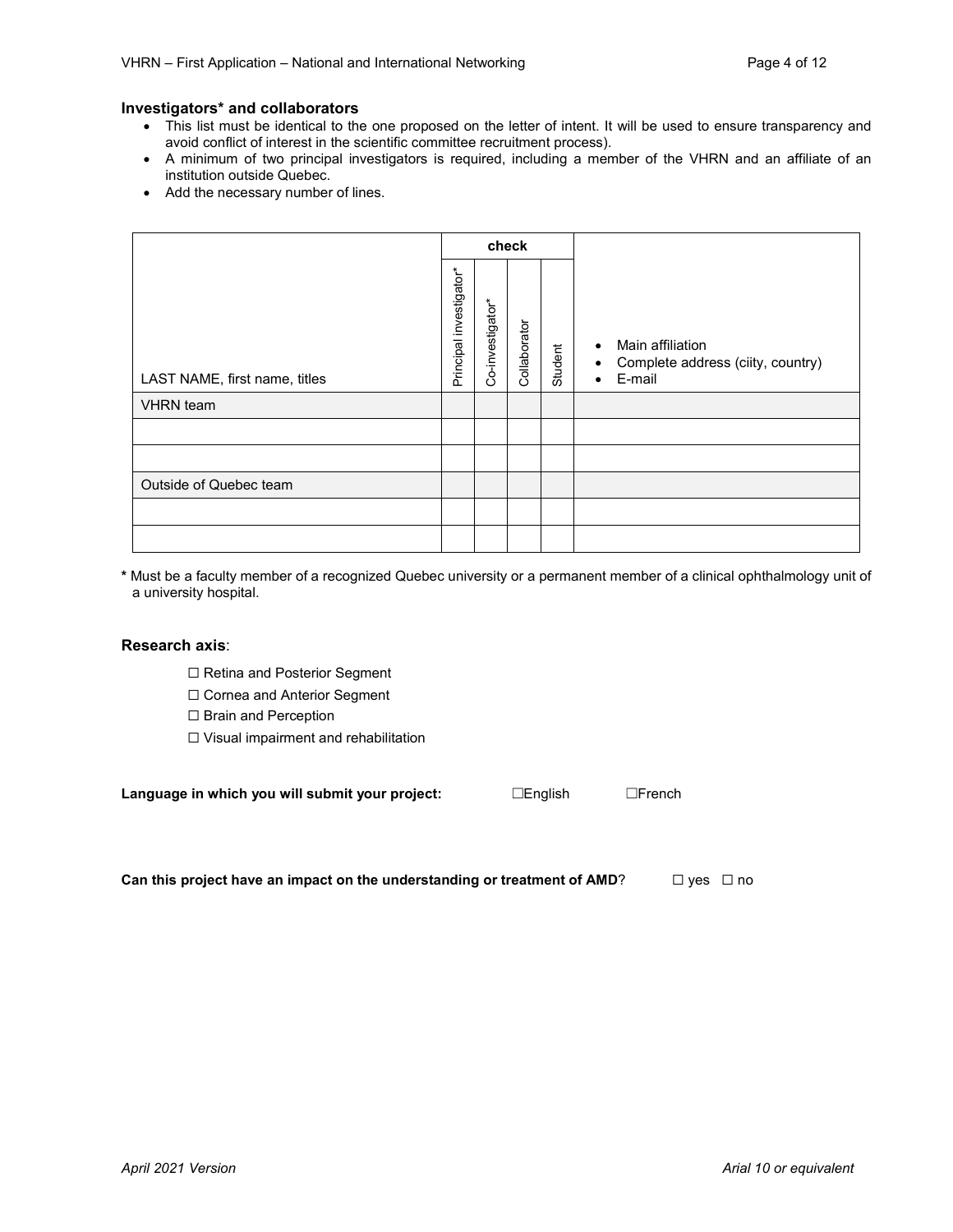## **Project summary (maximum 350 words):**

**SUGGESTION OF POTENTIAL EVALUATORS** (5 names from Canada or internationally) The evaluators must not have published with you with the researcher outside Quebec during the last five years **Include:** LAST NAME, first name, titles, affiliation, email, phone, expertise.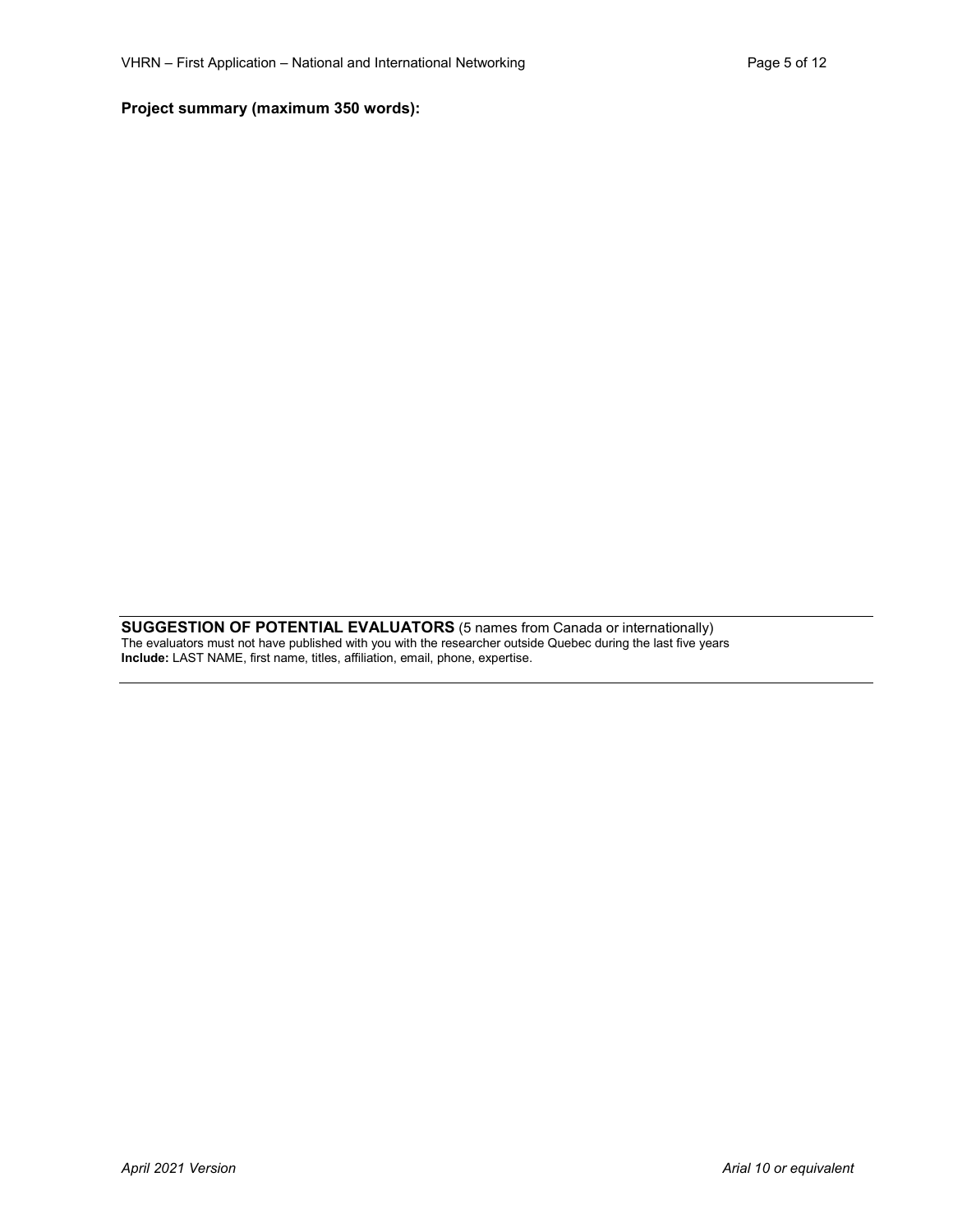## **SECTION 2. SIGNATURES**

Names and signatures of the principal investigators, co-investigators and collaborators *Add the required number of lines*.

| <b>Name</b> | <b>Signature</b> | <b>Date</b>       |
|-------------|------------------|-------------------|
|             |                  |                   |
| <b>Name</b> | <b>Signature</b> | <b>Date</b>       |
|             |                  |                   |
| <b>Name</b> | <b>Signature</b> | <b>Date</b>       |
|             |                  |                   |
| <b>Name</b> | Signature        | <b>Date</b>       |
|             |                  |                   |
| <b>Name</b> | <b>Signature</b> | $\overline{date}$ |
|             |                  |                   |
| <b>Name</b> | Signature        | $\overline{date}$ |
|             |                  |                   |
| <b>Name</b> | <b>Signature</b> | date              |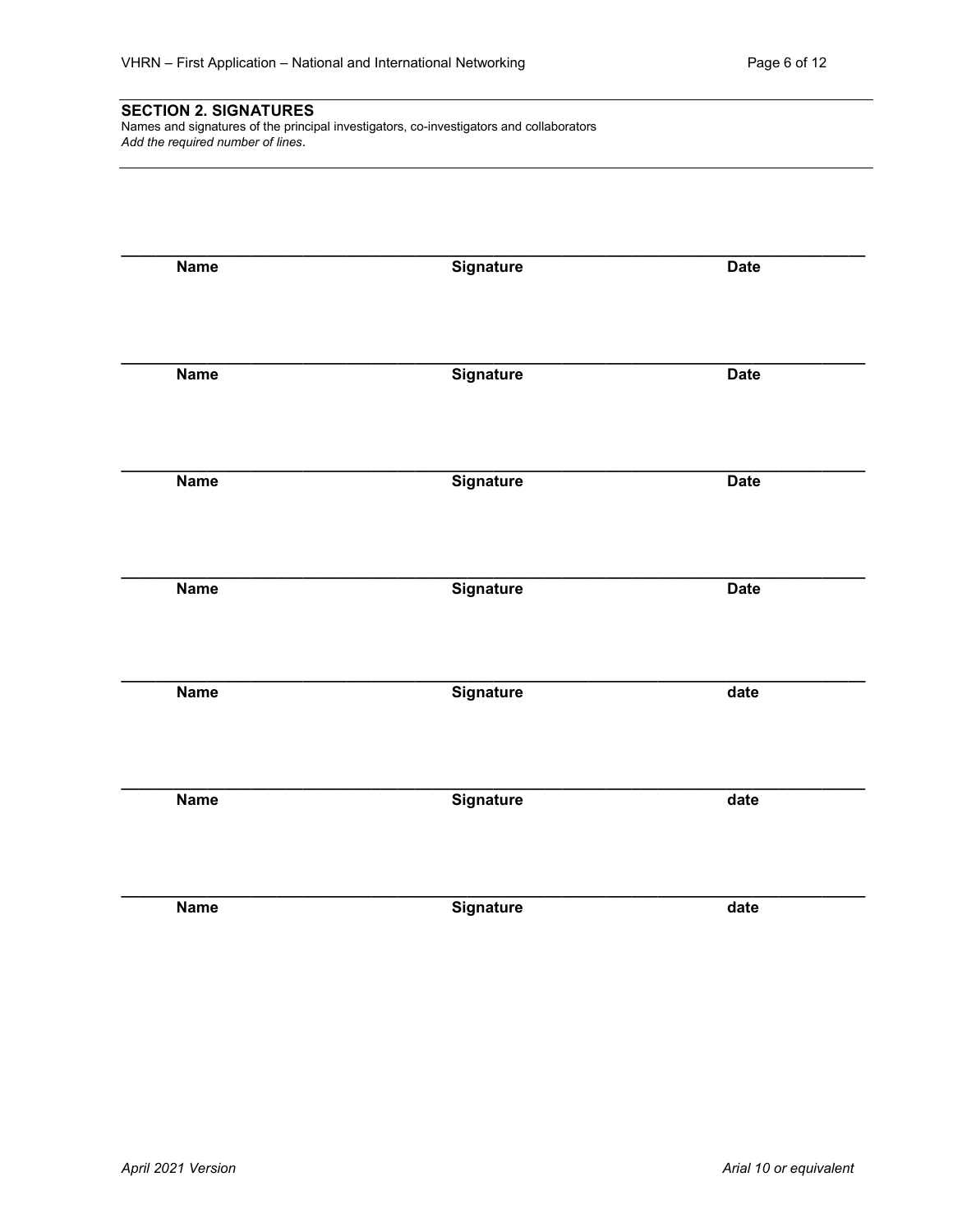### **SECTION 3. ADMINISTRATIVE INFORMATION**

Complete information of the Finance Director or the representative who will manage the grant.

**Last name, first name**:

**Phone number**:

**Email:** 

**Institution** (to which the cheque will be payable to)

### **Complete address where the cheque must be sent:**

(civic number, office number, street name, city, postal code)

**Fund number** (if available):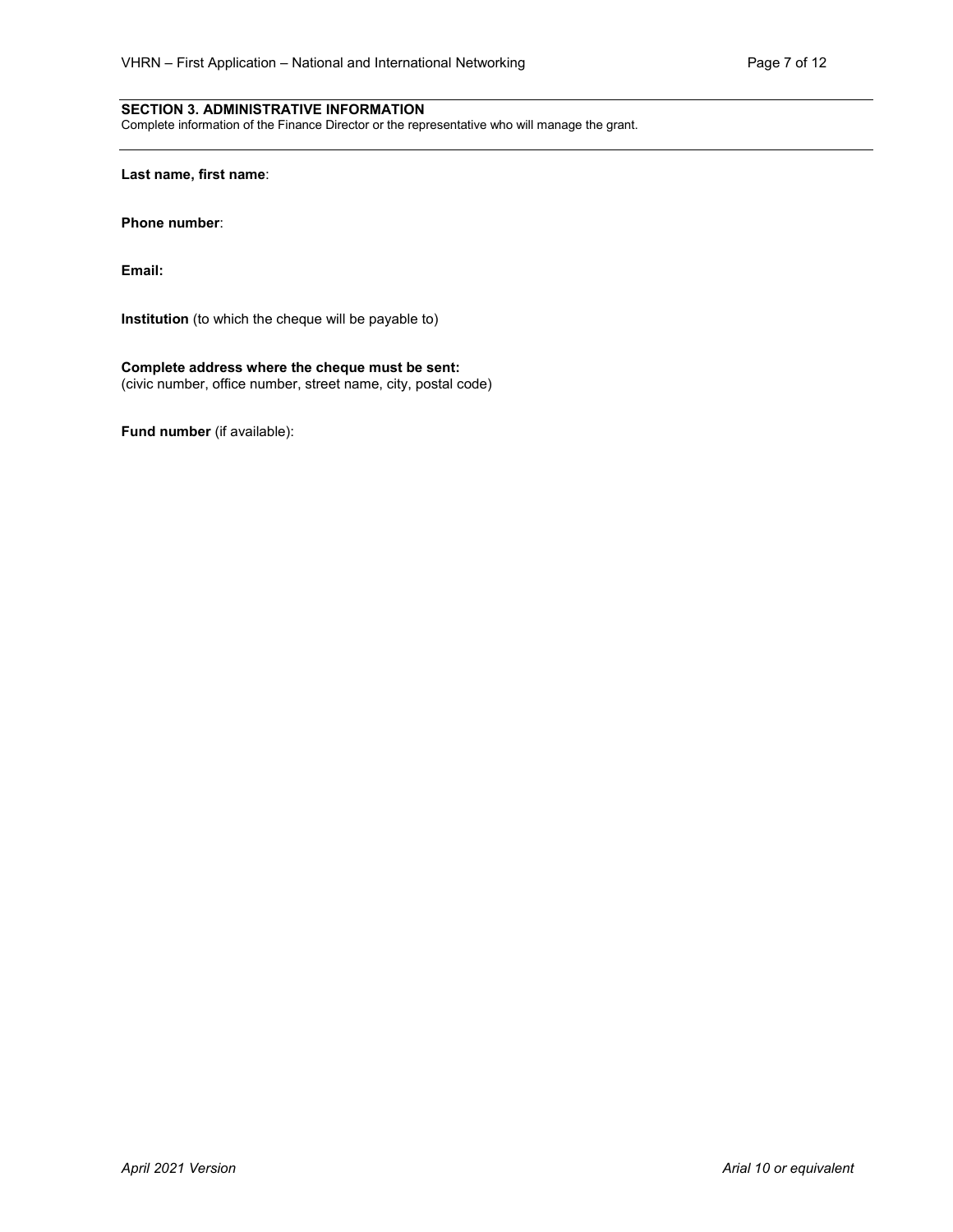**SECTION 4. PROJECT SUMMARY** (French AND English, maximum 250 words for each language) Describe, in plain language, the goal of the study, expected results and impact of the collaboration on the national and international visibility of the VHRN team (networking, new collaborations, joint publications, student exchanges, leverage effects, new partnerships). *For the purpose of dissemination and promotion.*

**Titre du projet** :

\* \* \*

**Project's title**: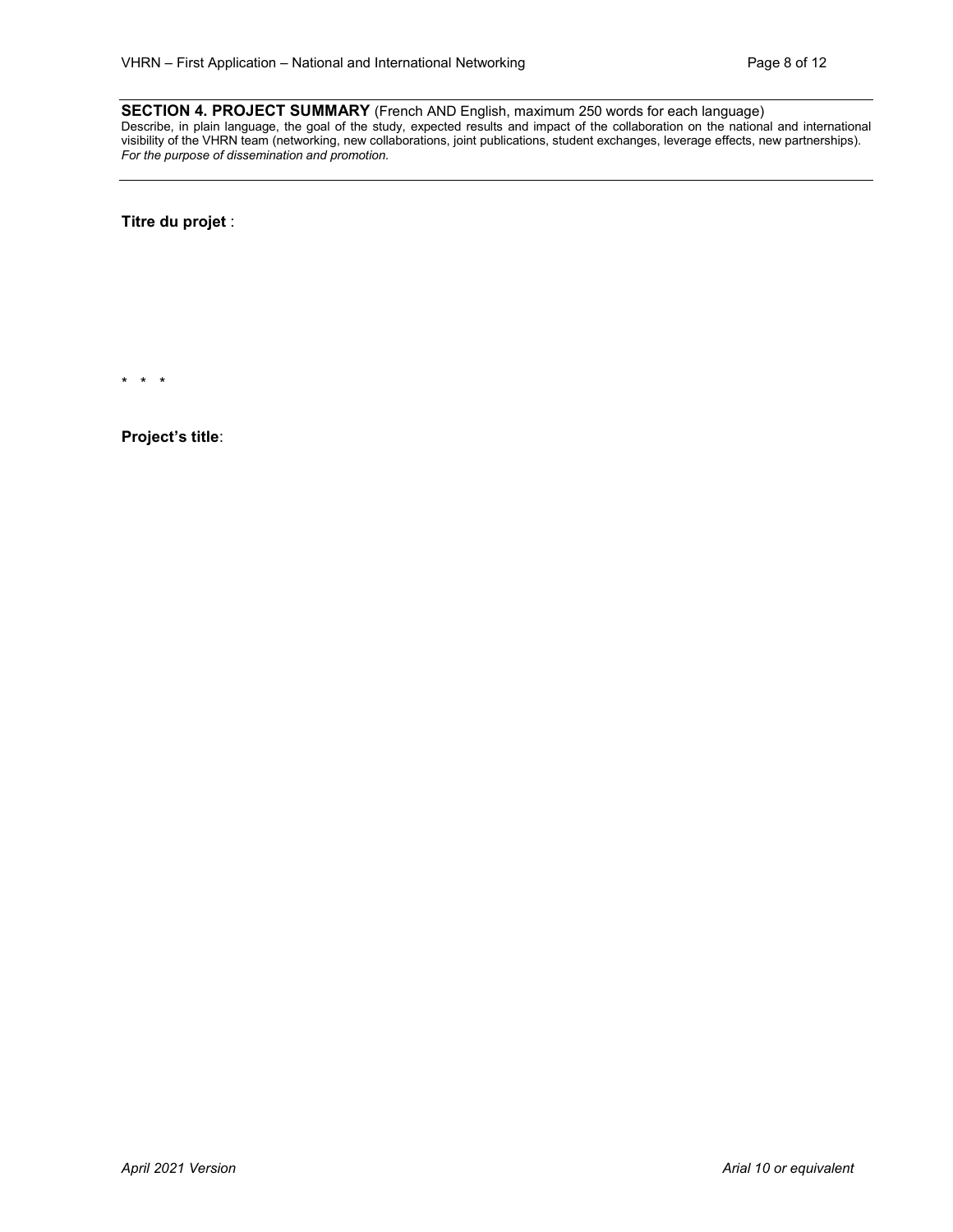## **SECTION 5. PROJECT DESCRIPTION FOR THE YEAR TO COME**

(maximum 3 pages, an appendix of 2 pages maximum is allowed for figures, tables and references) Describe the problem, objectives, methodology, preliminary results and relevance of the project.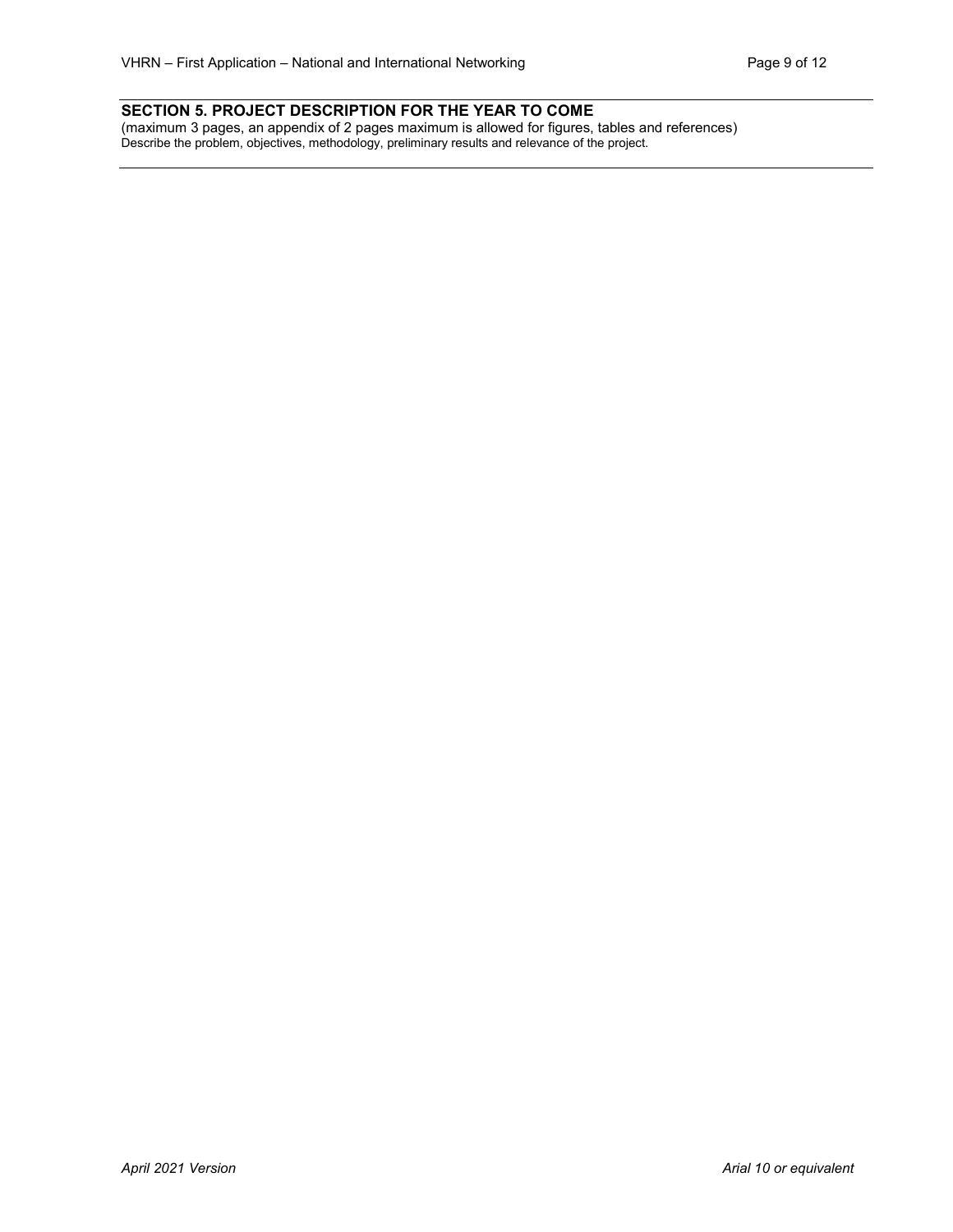## **SECTION 6. ROLE OF INVESTIGATORS, COLLABORATORS, STUDENTS AND POST-DOCTORAL FELLOWS** (maximum 1 page)

Describe the role of each of the principal investigators, co-investigators and collaborators involved in the project and the link with their expertise. Also, indicate the role of students and postdoctoral fellows involved in the project for which you request a budget (scholarship, travel expenses, or other). Specify the locations where the project stages will take place.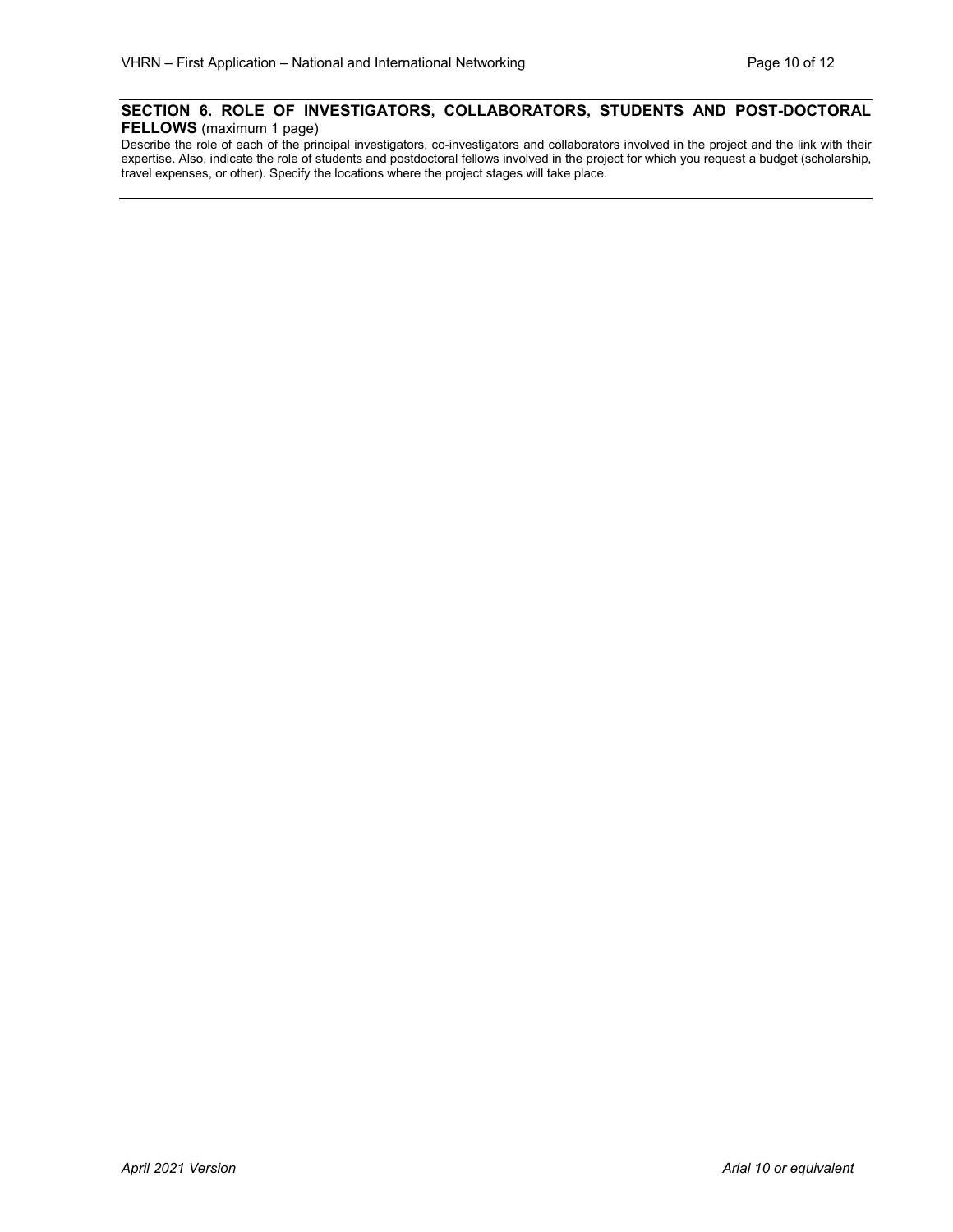#### **SECTION 7. TIMETABLE AND FEASIBILITY** (maximum 1 page) Describe the timetable of the main stages of the project and the feasibility of this project.